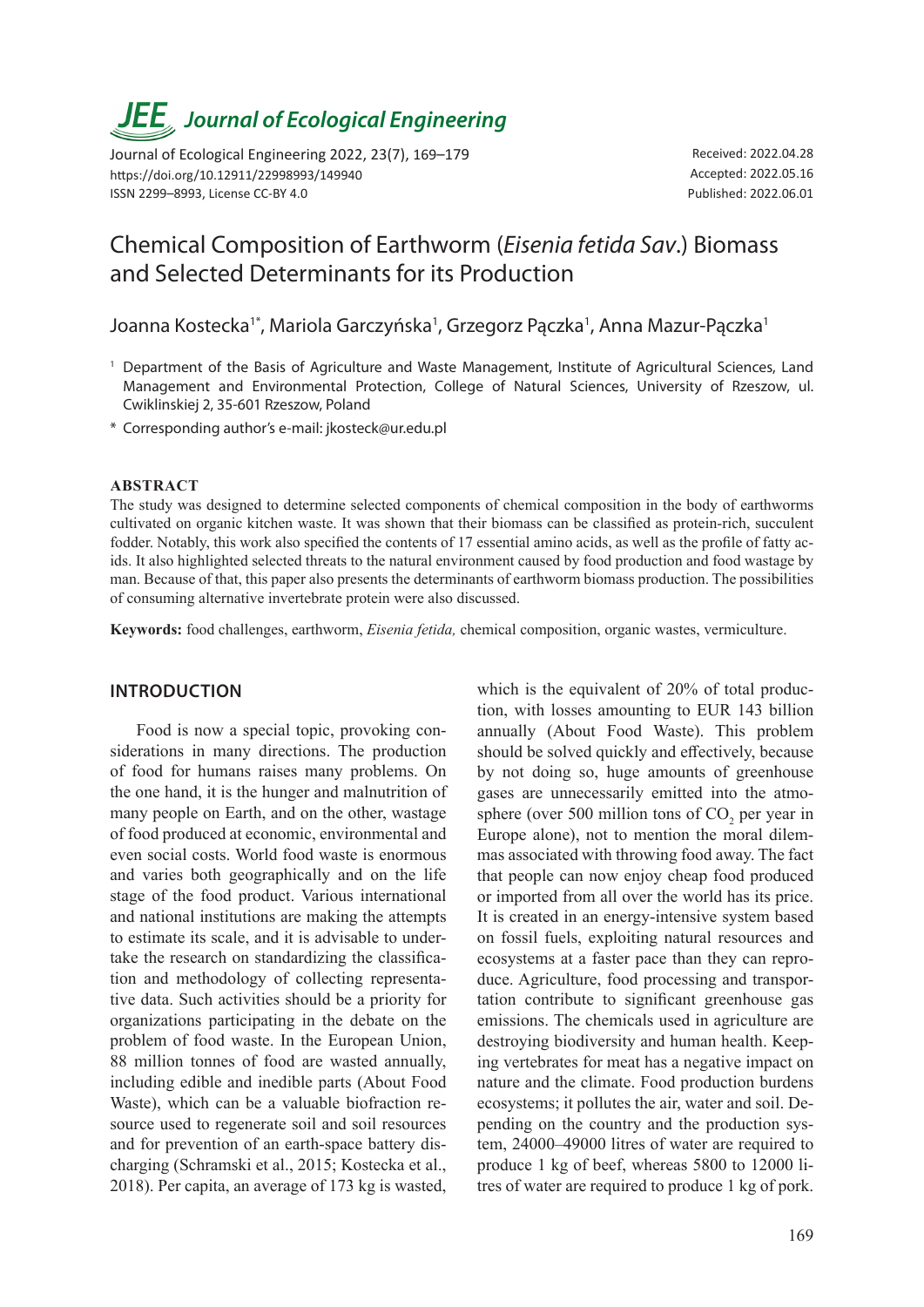In contrast, only 2000 to 4400 litres of water are needed to produce 1 kg of poultry meat (Gerbens-Leenes et al., 2013). The main responsibility for the phenomenon of food waste is now assigned to households. Therefore, it can be justified to take the steps to raise awareness of the importance of this link in the chain of organizational and economic activities. Educational programs aimed at consumers should be developed and implemented so that they understand and counteract the factors determining food waste.

The condition of ecosystems is now catastrophic for many reasons, but paradoxically, the greatest crisis is also the greatest chance for change. In which direction should science and the average person turn to be able to safely satisfy their food needs in the near future, thinking about their health and at the same time burden the environment less? Is pro-environmental thinking related to the familiarization of thoughts about the wide consumption of insects and earthworms present in such a large number of ecosystems? In the United States, following the example of the indigenous peoples of South America and Australia, insect and earthworm protein has been used for a long time (Gaddie & Douglas, 1977; Paoletti et al., 2003; Raloff, 2008; Zhenjun & Hao, 2017).

The present study was designed to determine the chemical composition of biomass of the *Eisenia fetida* (Sav.) earthworm. The conditions for production of earthworm biomass were also described and the prospects of potential benefits from the consumption of invertebrates on a much larger scale by humans of the future were presented.

# **MATERIAL AND METHODS**

#### **Material**

The material used in the study consisted of the *Eisenia fetida* compost worms (Savigny 1826), obtained from long-term conservative breeding conducted at the Department of Natural Theories of Agriculture and Environmental Education (now at Department of the Basis of Agriculture and Waste Management) at the University of Rzeszów. The breeding population originated from the material bought in 1993 from a largescale farm ("Vitahum", 34-607 Szczawa 324), subsequently replenished with a purchase from the same source in 2005. *E. fetida* is a geopolitical

species, cultivated globally, and easily accepting varied properties of the habitat if constant access to organic waste is ensured. Its characteristic features include a high reproductive rate and the capacity to rapidly process organic waste. It tolerates a wide range of temperatures and occurs in waste with greatly varied moisture levels (Dominguez & Edwards, 2004; Edwards & Bohlen, 1996). There are two subspecies of compost worm: *E. fetida fetida* (Savigny 1826) and *E. fetida andrei*  (Bouche, 1972). They are syntonic, i.e. they inhabit the same biocenoses, and their post-mating reproductive isolation is the evidence for their distinctness. In North European countries, worm farms mainly use *E. fetida fetida*.

#### **Laboratory scale** *E. fetida* **biomass production**

The laboratory experiment, with an adequate number of replicated observations  $(n = 5)$ , was carried out in plastic test containers (vermireactors), with the dimensions of  $20 \times 15 \times 15$  cm (length, width, height). Before starting the experiment, mature specimens (with a well-developed clitellum) were selected from the breeding beds and placed in the containers filled with garden soil and food for 7 days in order to acclimatize them. The bottom of each vermireactor was drained in the form of small holes to drain excess water. Each vermireactor was placed in a larger box, so that their bottoms were not touching. Earthworms were kept in vermireactors with soil and designed mixture of organic waste containing residues of boiled pasta, bread, potato and apple peelings (600 ml in total) mixed with 300 ml of cellulose (fragmented paperboard) (Table 1), which improved the vermicomposting conditions (Kostecka, 2000). The earthworms were secured from above against escape with a nylon mesh and the containers were covered with cardboard, which prevented the substrate from drying out. The development of the population took place in an air-conditioned chamber at a temperature of 20±0.5 °C.

#### **Determination of earthworm chemical composition**

The worms feeding on kitchen waste (shown above) were examined for their chemical composition. After the contents were removed from their digestive tract, the bodies were assayed with the use of standard methods of fodder analysis (Kamiński et al., 1995), to identify the following parameters: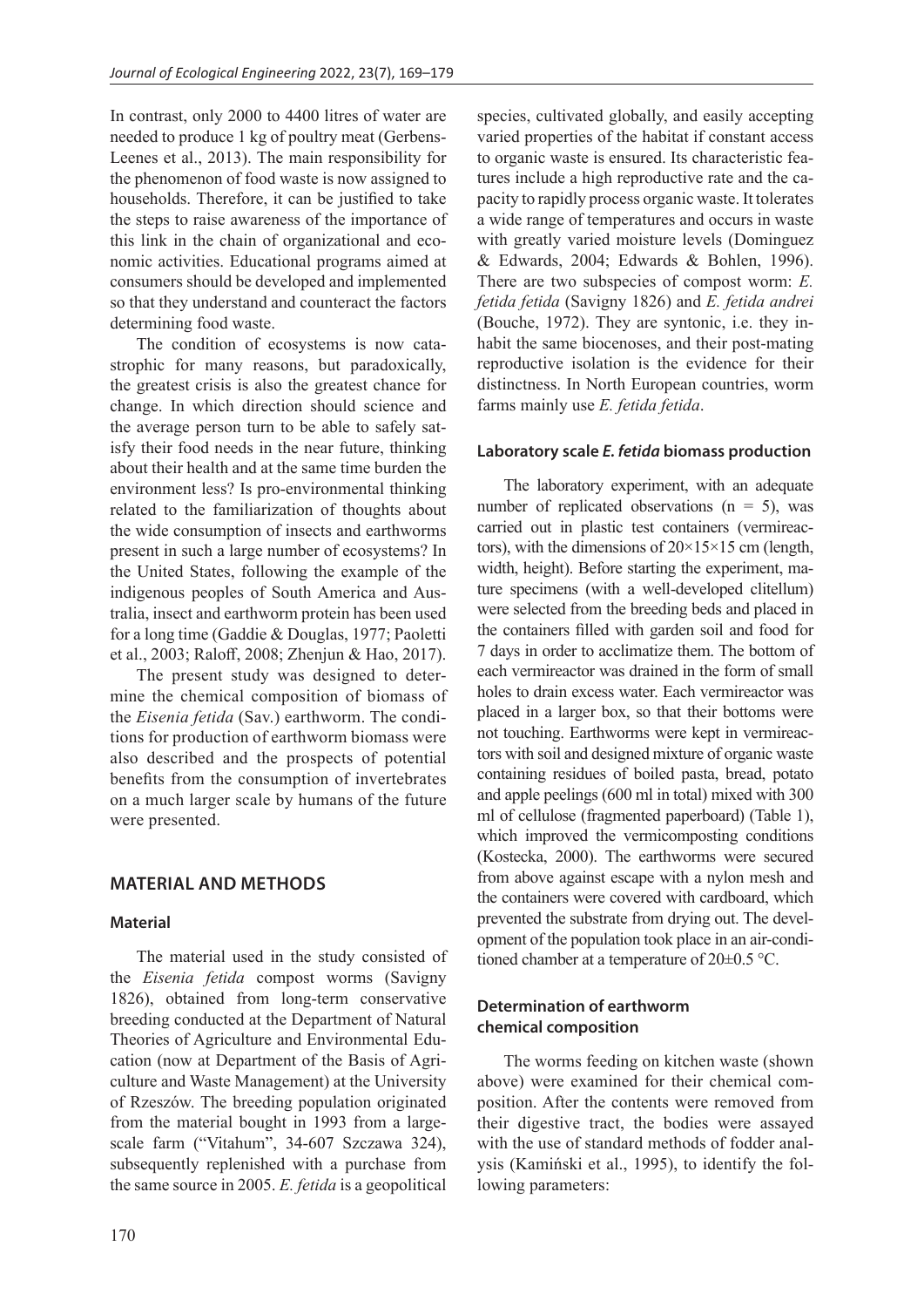|  |  | Table 1. Experimental design |  |
|--|--|------------------------------|--|
|--|--|------------------------------|--|

| ∴ontainer | Medium                            | Earthworm <i>E. fetida</i>         | Feeding                                                                            |
|-----------|-----------------------------------|------------------------------------|------------------------------------------------------------------------------------|
| $1 - 5$   | 2 dm <sup>3</sup> of garden soil* | 50 individuals of known<br>biomass | 5 times – per 600 ml of designed mixture of<br>organic waste and cellulose (2:1)** |

\* universal substrate for ornament all plants Floro-hum: pH 5.5–6.5. Composition: highmoor peat, lowmoor peat, pearlite, sand, microelements, mineral fertilizer NPK.

\*\* 75 ml for each waste – which resulted in the administration of kitchen leftovers in a 2: 1 ratio (leftovers: cellulose).

- water content (according to PN-ISO1442, which involves drying the sample in an Ecocell laboratory dryer from BMT, at a temperature of  $103\pm2$  °C to obtain dry matter),
- total ash (according to a method complying with PN-ISO936, which involves drying the analyzed sample, to be subsequently incinerated in a Snol muffle furnace at a temperature of  $550\pm25$  °C, and after cooling down the mass of the residue is determined,
- total nitrogen (with the Kjeldahl method in compliance with PN-75 A-04018, with conversion to protein),
- fat (with the Soxhlet method in Kjeltec 2200) apparatus manufactured by Boss, prior to this, the samples were subjected to hydrolysis with hydrochloric acid),
- contents of amino acids (by hydrolyzing the sample with 6M HCL for 24 hours at a temperature of 110 °C and rinsing with 0.1 molar solution of HCl and distilled water; the hydrolysate was then evaporated and the residue was dissolved in a buffer with pH 2.2; the contents of amino acids were determined with the use of AAA-400 amino acid analyzer, which performs an assay based on liquid chromatography – following the separation in the column, amino acids react with ninhydrin. The sulfur-containing amino acids were subjected to oxidizing hydrolysis with formic acid and hydrogen peroxide, and then examined with AAA-400).
- profile of fatty acids (the samples were prepared in accordance with the Folch method (extraction with chloroform-methanol (2:1) mixture, methylation  $BF_{3}$ /methanol). The profile was examined with a Varian 3400CX gas chromatograph, equipped with flame ionization

detector (FID), with the use of a CP-WAX column (length 50 m, diameter 0.53 mm); conditions of chromatograph operation: carrier gas - argon, temperature of the dispenser – 200 °C, temperature of the detector  $-240$  °C, temperature of the column –  $60-220$  °C).

#### **Statistical analysis**

The results of earthworm population change assessment were presented as mean ± standard deviation (SD). The results were statistically analyzed in STATISTICA v. 10 using the Student's t-test.

# **RESULTS**

## **Chemical composition of the E. fetida earthworm**

The study determined selected components of chemical composition (dry mass, raw ash, total protein, and raw fat) of the body of worms cultivated in kitchen waste (Table 2). The factors examined also included 17 endogenous and exogenous essential amino acids and the profile of fatty acids (Table 3). The obtained data was compared with the data from the literature (Table 4).

# **Changes of earthworm number and biomass when breeding in the experiment**

In the breeding experiment, the number and biomass of earthworms increased (Table 5). After three months, the population grew eight times in size, while the biomass grew over 70% during this time. Sexually mature earthworms multiplied, producing a variable number of cocoons per animal (Table 5).

**Table 2.** Chemical composition of the body of *E. fetida* worms cultivated in kitchen waste (% of fresh mass)

| Name                              | Dry mass     | Raw ash           | Total protein | Raw fat     |
|-----------------------------------|--------------|-------------------|---------------|-------------|
| The earthworm's<br>E. fetida bodv | 17.790±0.480 | $0.745 \pm 0.019$ | 61.288±2.112  | 1.586±0.053 |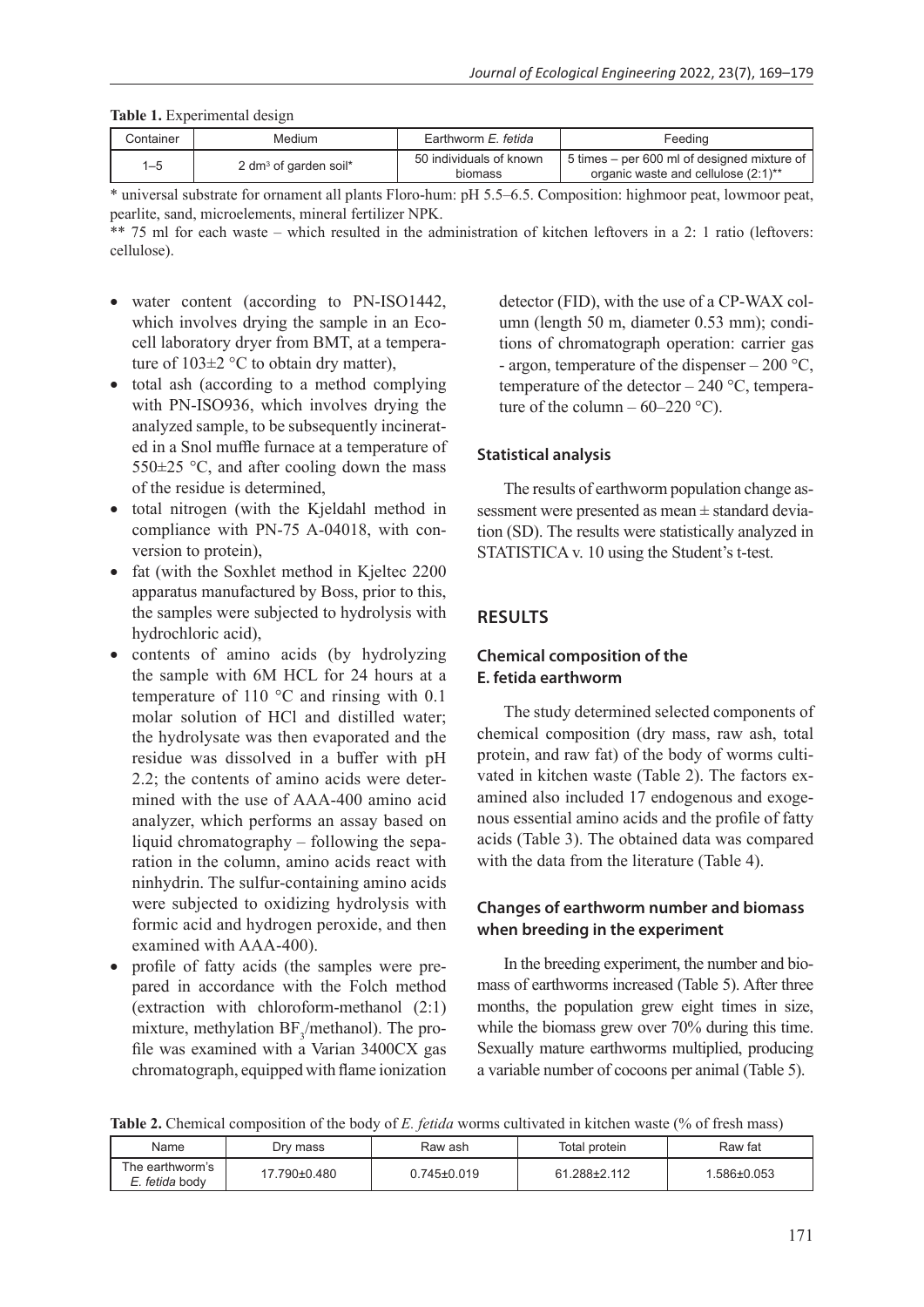**Table 3.** Contents of amino acids (mg·g-1) and profile of fatty acids (percentage in total acids) in *E. fetida* cultivated in kitchen waste

|                         |                   | <b>Fatty Acids Profile</b><br>(percentage in total acids) |                   |  |
|-------------------------|-------------------|-----------------------------------------------------------|-------------------|--|
|                         |                   | Saturated fatty acids                                     |                   |  |
|                         |                   | Lauric acid $C_{12}$                                      | 3.598±0.181       |  |
| Contents of amino acids |                   | Tridecanic acid $C_{13}$                                  | $0.275 \pm 0.039$ |  |
| $(mq \cdot q^{-1})$     |                   | Myristic acid $C_{14}$                                    | 5.643±0.127       |  |
|                         |                   | Pentadecanoic acid C <sub>15</sub>                        | $0.247 \pm 0.026$ |  |
|                         |                   | Palmitic acid C <sub>16</sub>                             | 17.061±0.121      |  |
|                         |                   | Heptadecanoic acid <sub>C17</sub>                         | $0.500 + 0.021$   |  |
|                         |                   | Stearic acid $C_{18}$                                     | 6.476±0.613       |  |
| Endogenous amino acids  |                   | Eikosan acid C <sub>20</sub>                              | $0.118 + 0.009$   |  |
| Aspartic acid           | 10.238±2.029      | Behenic acid $C_{22}$                                     | $0.965 \pm 0.065$ |  |
| Serine                  | 5.136±0.846       | Lignoceric acid C <sub>24</sub>                           | $0.123 \pm 0.012$ |  |
|                         |                   | Unsaturated fatty acids                                   |                   |  |
| Glutamic acid           | 12.667±1.725      | Monosaturated fatty acid                                  |                   |  |
| Proline                 | 3.451±0.152       | Myristoleic acid C <sub>14:1</sub>                        | $0.333\pm0.047$   |  |
| Glycine                 | 4.601±0.692       | $C_{15:1}$                                                | $0.135 \pm 0.011$ |  |
| Alanine                 | 4.663±0.697       | Palmitoleic acid C <sub>16:1</sub>                        | 5.605±0.764       |  |
| Exogenous amino acids   |                   | $C_{121}$                                                 | $0.795 \pm 0.050$ |  |
| Waline                  | 4.016±0.637       | Oleic acid C <sub>18:1</sub>                              | 31.055±0.482      |  |
| Isoleucine              | 3.504±0.407       | Eicosenoic acid $C_{_{20:1}}$                             | 1.880±0.316       |  |
| Leucine                 | 6.378±0.428       | Euric acid $C_{22:1}$                                     | $0.561 \pm 0.327$ |  |
| Tyrosine                | 2.543±0.388       | Polyunsaturated fatty acids                               |                   |  |
| Fhenylalanine           | $3.231 \pm 0.446$ | $C_{14:2}$                                                | 1.245±0.134       |  |
| Histidine               | 2.546±0.290       | Linoleic acid $C_{18:2}$                                  | 9.776±0.421       |  |
| Lysine                  | 6.073±0.387       | Linolenic acid $C_{18:3}$                                 | $1.121 \pm 0.172$ |  |
|                         | 5.890±0.333       | Eicosadienic acid <sub>c20:2</sub>                        | $0.772 \pm 0.076$ |  |
| Arginine                |                   | Arachidonic acid <sub>C20:4</sub>                         | 1.236±0.086       |  |
| Cysteine                | 1.196±0.181       | Docosapentaenoic acid C <sub>22:5</sub>                   | $0.130 \pm 0.009$ |  |
| Methionine              | 2.008±0.049       | Clupandonic acid C <sub>226</sub>                         | $0.205 \pm 0.038$ |  |
| Threonine               | 4.149±0.705       | Unmarked                                                  | $9.645 \pm 1.025$ |  |

#### **DISCUSSION**

#### **Effective production of earthworm biomass in vermiculture**

Vermiculture is a relatively new biotechnology enabling neutralization of organic waste. It involves farming of worm populations with increased density. A process may be classified as vermiculture if  $1 \text{ dm}^3$  of the substrate contains over 100 specimens of earthworms (Garg et al., 2006). A population of this density transforms organic waste into vermicompost, a fertilizer useful in farming (Edwards & Bohlen, 1996). Therefore, this is a valuable method for obtaining deficient nutrients needed for crop cultivation, even more so because vermicompost may be generated from

alternative and unconventional resources such as: sewage sludge, waste from crop processing, and harvesting, green waste, cotton waste, waste from coffee production, kitchen waste, waste from supermarkets and restaurants, slaughterhouse waste, bones and feather from poultry processing, excrement (from poultry, pigs, cattle, sheep, horses), excrement from furred animals (foxes, mink and rabbits), waste from mushroom cultivation, breweries and paper mills (Dominguez & Edwards, 2004; Garg et al., 2006; Pączka & Kostecka, 2012). The quality (in particular sanitary properties) of vermicompost and its usefulness result from the input material.

During the process of organic waste transformation, worms usually multiply rapidly, and they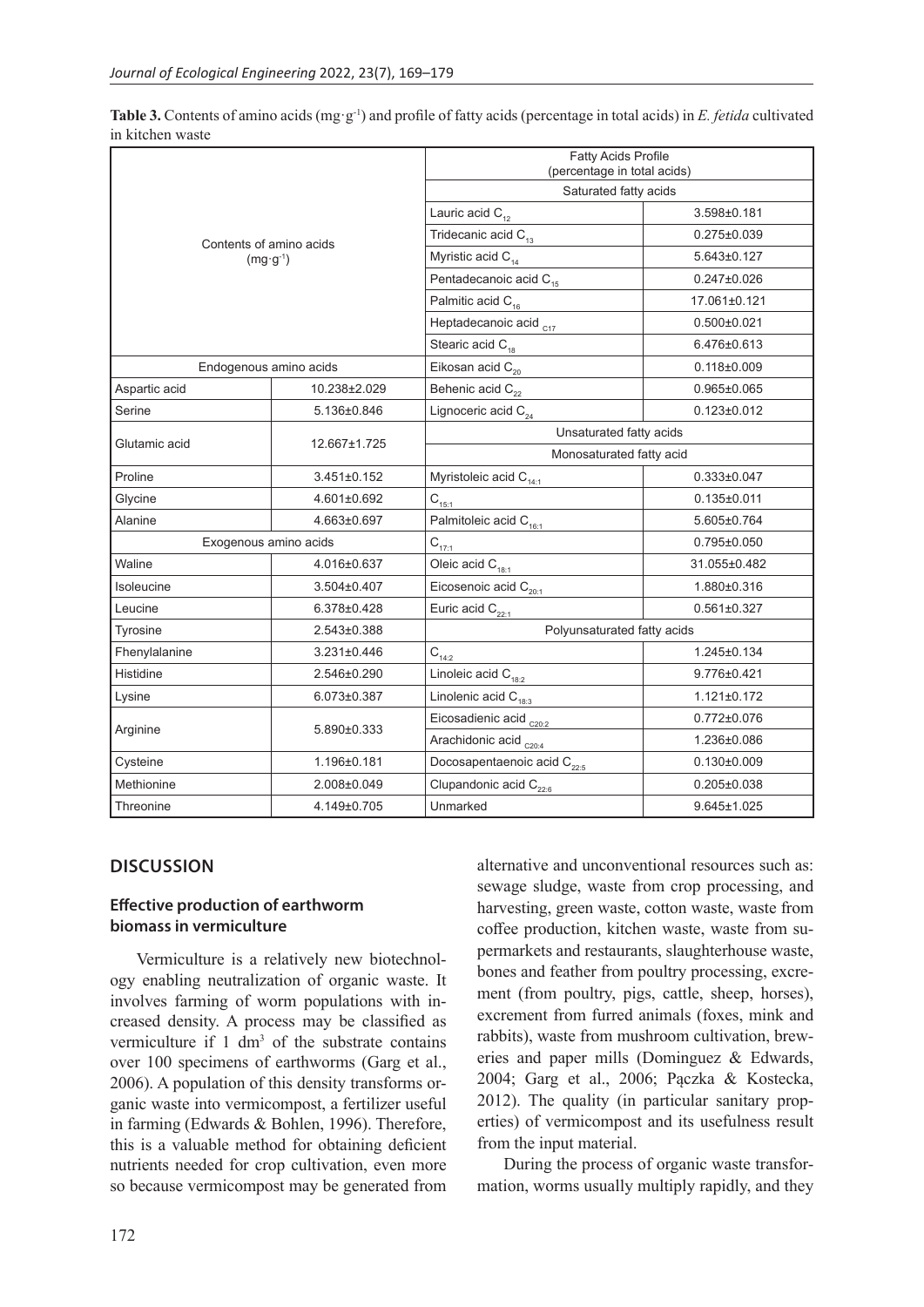| Name          | McInroy<br>$(1971)^{*}$  | Taboga<br>$(1980)$ " | Sabine<br>$(1981)^*$     | Fish<br>meal             | Meat<br>meal             |
|---------------|--------------------------|----------------------|--------------------------|--------------------------|--------------------------|
| Alanine       | $\overline{\phantom{a}}$ | 5.4                  | $\overline{\phantom{a}}$ | $\overline{\phantom{a}}$ | $\overline{\phantom{a}}$ |
| Arginine      | 6.1                      | 7.3                  | 6.8                      | 6.7                      | 6.5                      |
| Aspartic acid | $\overline{\phantom{a}}$ | 10.5                 | -                        | $\overline{\phantom{m}}$ | $\overline{\phantom{a}}$ |
| Cysteine      | 1.8                      | 1.8                  | 3.8                      | 1.1                      | 1.3                      |
| Glutamic acid | $\overline{\phantom{a}}$ | 13.2                 | $\overline{\phantom{a}}$ | 14.8                     | 13.8                     |
| Glycine       | $\overline{\phantom{a}}$ | 4.3                  | 4.8                      | 4.0                      | 7.2                      |
| Histidine     | 2.2                      | 3.8                  | 2.6                      | 2.0                      | 2.5                      |
| Isoleucine    | 4.6                      | 5.3                  | 4.2                      | 3.5                      | 6.0                      |
| Leucine       | 8.1                      | 6.2                  | 7.9                      | 6.4                      | 8.4                      |
| Lysine        | 6.6                      | 7.3                  | 7.1                      | 6.9                      | 10.4                     |
| Methionine    | 1.5                      | 2.0                  | 3.6                      | 1.5                      | 3.0                      |
| Phenylalanine | 4.0                      | 5.1                  | 3.7                      | 3.5                      | 4.2                      |
| Proline       | $\overline{\phantom{m}}$ | 5.3                  | $\overline{\phantom{a}}$ | $\overline{\phantom{m}}$ | $\overline{\phantom{a}}$ |
| Serine        | $\overline{\phantom{0}}$ | 5.8                  | 4.7                      | $\overline{\phantom{a}}$ | $\overline{\phantom{a}}$ |
| Threonine     | 5.3                      | 6.0                  | 4.8                      | 3.3                      | 4.6                      |
| Tryptophan    | $\overline{\phantom{a}}$ | 2.1                  | $\overline{\phantom{a}}$ | 0.5                      | 1.1                      |
| Tyrosine      | $\overline{\phantom{a}}$ | 4.6                  | 2.2                      | 1.6                      | 3.0                      |
| Valine        | 5.1                      | 4.4                  | 4.9                      | 4.7                      | 5.7                      |

**Table 4.** Amino acids composition of worm protein (g: 100g<sup>-1</sup> of protein) [after Sabine 1983]

*\* Eisenia fetida \*\* Eisenia fetida* and *Lumbricus rubellus* mixed.

**Table 5.** The dynamic of *E. fetida* population growth after 3 months

| Time                                                             | Start of the<br>experiment    | 1st month                  | 2nd month        | 3rd month                |
|------------------------------------------------------------------|-------------------------------|----------------------------|------------------|--------------------------|
| <b>Number</b><br>$\int (ind \cdot \text{container}^1 \pm SD)$    | $50.0 \pm 0.0$ <sup>a</sup>   | $239.8 \pm 23.3$           | $320.6 \pm 27.6$ | $400.0 \pm 39.0^{\circ}$ |
| <b>Biomass</b><br>$(g \cdot \text{container}^1 \pm SD)$          | $22.19 \pm 0.39$ <sup>a</sup> | 27.47 <sup>+</sup> 2.58    | 29.73±5.92       | 38.50±4.28 <sup>b</sup>  |
| Mean cocoon production<br>$\cos$ (cocoons mature ind $(1\pm$ SD) |                               | $2.2 \pm 0.6$ <sup>a</sup> | $5.2 \pm 1.5$    | $4.6{\pm}2.1^{b}$        |

ab – *Statistically significant differences* (*p* < 0.05).

constitute an additional source of biomass. The cultivation of earthworms can be carried out on a large or a small scale. Obtaining the biomass of earthworms in small containers may be demanding, because in small volume earthworms lose their growth dynamics faster. In addition, undesirable organisms can multiply in vermireactors, e.g. flies from the Sciaridae family, which can compete with earthworms for food (Garczyńska et al., 2020). This biotechnology is widely used in Germany, France, Spain, Canada, Sweden and the USA (Gaddie & Douglas, 1977; Pączka & Kostecka, 2012). The present study was designed to show selected factors facilitating the production of biomass of earthworms representing the species of *Eisenia fetida* (Sav.) but mainly to determine the chemical composition of their biomass. Semi-commercial farming of *E. fetida* to obtain biomass may be conducted, for example with the

use of cattle manure. Analysis of the population number in this substrate, taking into account the purpose of the culture, suggests a conclusion: when vermiculture is mainly designed to generate vermicompost, beds with a concrete base can be recommend, and if the purpose is to obtain biomass by increasing the number of worm specimens, better results can be achieved, with less work, in a more easily aerated bed with a mesh base (Kostecka, 2000) (Table 6). The properties of this type of site promote a good condition for the population of worms, as well as its increase.

An earlier experiment on the cattle manure (Kostecka, 2000) also examined the influence of the volume of manure substrate on the growth of worm populations and the findings showed that, after six months, the populations cultivated in a manure substrate of greater volume (the examined substrates differed in terms of volume at the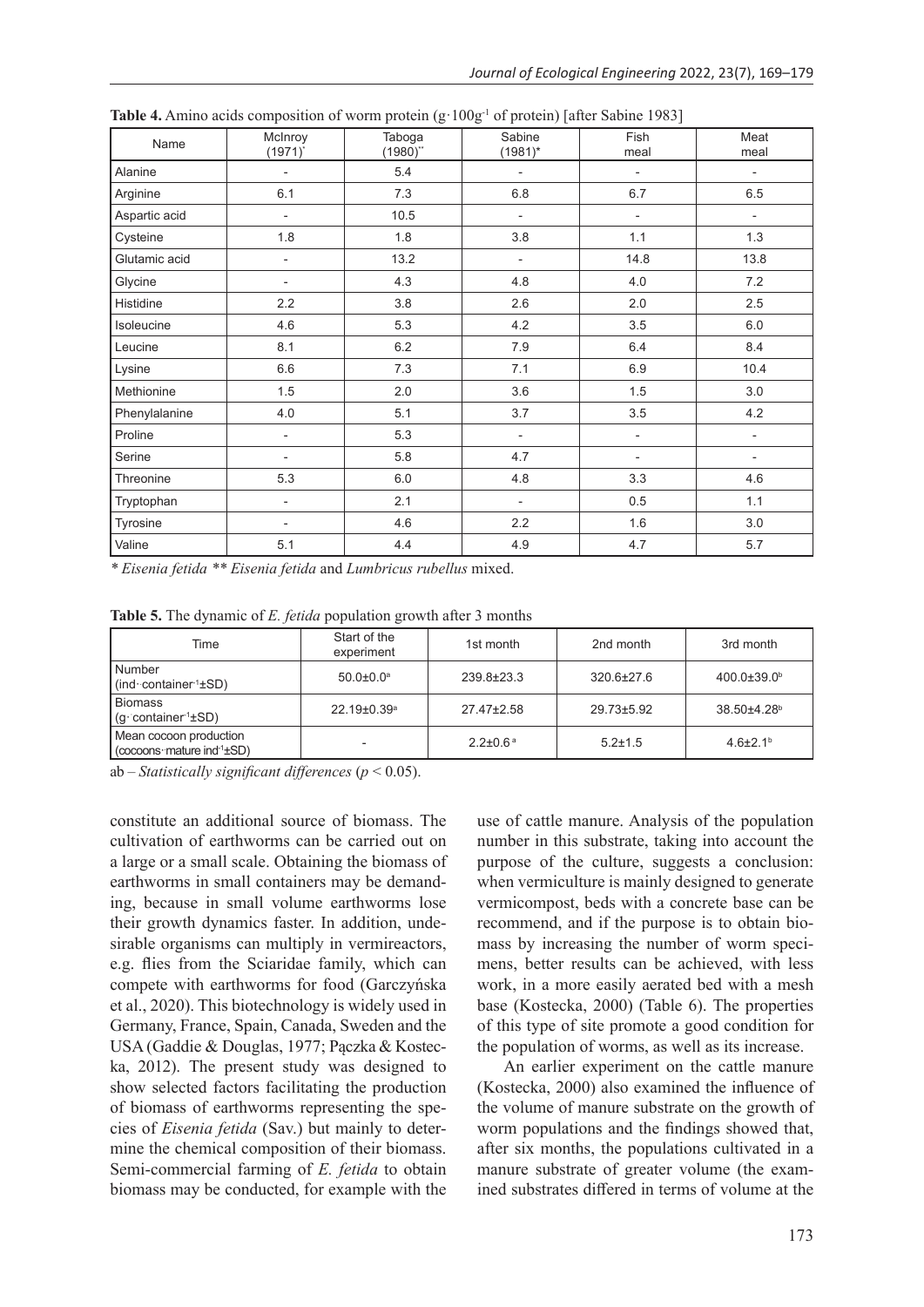| Purpose of<br>vermicompo-sting     | Indications for<br>preferential method<br>of conducting | The effects of favorable target                                                                                                                                                              | Accompanying threat                                                                                                                                                                                                                           |
|------------------------------------|---------------------------------------------------------|----------------------------------------------------------------------------------------------------------------------------------------------------------------------------------------------|-----------------------------------------------------------------------------------------------------------------------------------------------------------------------------------------------------------------------------------------------|
| Production of<br>vermicompost      | On concrete<br>base, hollow brick<br>side               | 1. Less "escape" of mineral elements<br>available for plants<br>2. Possibility of recycling eluates<br>which con-tain mineral elements<br>available for plants<br>3. Longer lasting bed      | 1. In spite of appropriate slope of<br>base excess rainwater remains in bed.<br>so it is necessary to aerate manure<br>substrate more frequently because it<br>improves the pace of vermicomposting<br>2. No possibility of recycling eluates |
| Production of<br>earthworm biomass | On metal net with<br>small mesh,<br>wooden sides        | 1. Natural outflow of water resulting<br>in better ventilation of bed which<br>promotes earthworms<br>2. Earthworms are easy to keep in<br>good condition, individuals are firm and<br>alive | 1. "Escape" of mineral elements<br>and increased growth of weeds in<br>neighbourhood where mole mounds<br>e.g., can hide<br>2. Base less permanent, more frequent<br>replacement and repairs of beds<br>necessary                             |

**Table 6.** Comparison of vermiculture assumptions to produce vermicompost or earthworm biomass (after Kostecka 2000)

rate 1:2) were characterized by a greater number of specimens and their higher total biomass. The greater volume of manure also resulted in a higher number of cocoons produced by the worms. The identified differences were statistically highly significant ( $p < 0.001$ ). In the substrates of higher volume (and consequently lower population density) the number of newly hatched specimens was three times larger.

The above-mentioned tendency was confirmed by examining the size and biomass of the population resulting from the applied vermicomposting technology (focusing on the effects of worm culture), which involved a monthly procedure of dividing the substrate and the population of earthworms that were vermicomposting kitchen waste (Kostecka & Pączka 2011). Significant differences in relation to the population with unchanged density were observed after as little as four months. The findings showed that in the containers in which the applied technology involved monthly dividing of the vermicomposted substrate and the worm population  $(D)$  – the number of worms reached the value of 404±111 specimens  $\cdot$  dm<sup>-3</sup> with the mean total biomass of 69.792 $\pm$ 13.610 g · dm<sup>-3</sup>; while in the containers cultivated without dividing the earthworm population (ND), the mean number of the specimens amounted to only  $142\pm42$  specimens  $\cdot$  dm<sup>-3</sup> (mean total biomass of  $30.333 \pm 7.746$  g · dm<sup>-3</sup>) (p<0.05). In terms of the examined properties, the differences between containers (D) and (ND) also related to the number and biomass of cocoons produced by the worms (Kostecka & Pączka 2011). Neuhauser et al. (1980) and Rodriguez Garcia et al. (2019) supported the above-mentioned findings that the technology, involving frequent reduction

in the density of worms, is effective both in waste utilization as well as in increasing the number and biomass of specimens obtained. The abovementioned data contain significant suggestions for those who apply the method of organic waste vermicomposting designed to produce worm biomass to be used as cost-effective and highly nutritious fodder in numerous situations (e.g. at a large scale for various animals in Zoos, and at a small scale for feeding animals kept at home). High contents of such essential amino acids as lysine, methionine, cysteine, tryptophan and threonine in worm body were pointed out by Sabine (1983) (Table 5). Gaddie and Douglas (1977) demonstrated that *Lumbricus terrestris* deliver 24056 kJ kg-1 and *Eisenia fetida* – 23000 kJ kg<sup>-1</sup>.

It has been observed that in the natural environment earthworms are a source of food for various animal species (including large mammals), e.g. red fox (*Vulpes vulpes*), raccoon (*Procyon lotor*), European badger (*Meles meles*) and brown bear (*Ursus arctos*). Consequently, research has been conducted worldwide to investigate the possible use of worm biomass as fodder or as feed supplement for various groups of livestock animals: fish, chickens, pigs and rabbits (Edwards & Bohlen, 1996). In Poland, the research of this type was conducted e.g. by Popek et al. (1996), Kostecka & Pączka (2006). Potential industrial application of worm biomass for feeding livestock was for the first time discussed during the FAO Conference held in 1976 in Bangkok. The body of these animals has high nutritional value, so they are attractive for dietary purposes. Researchers also explore the options of alternative food for livestock and for people (Lowe et al., 2014). Earthworms contain very little dry mass,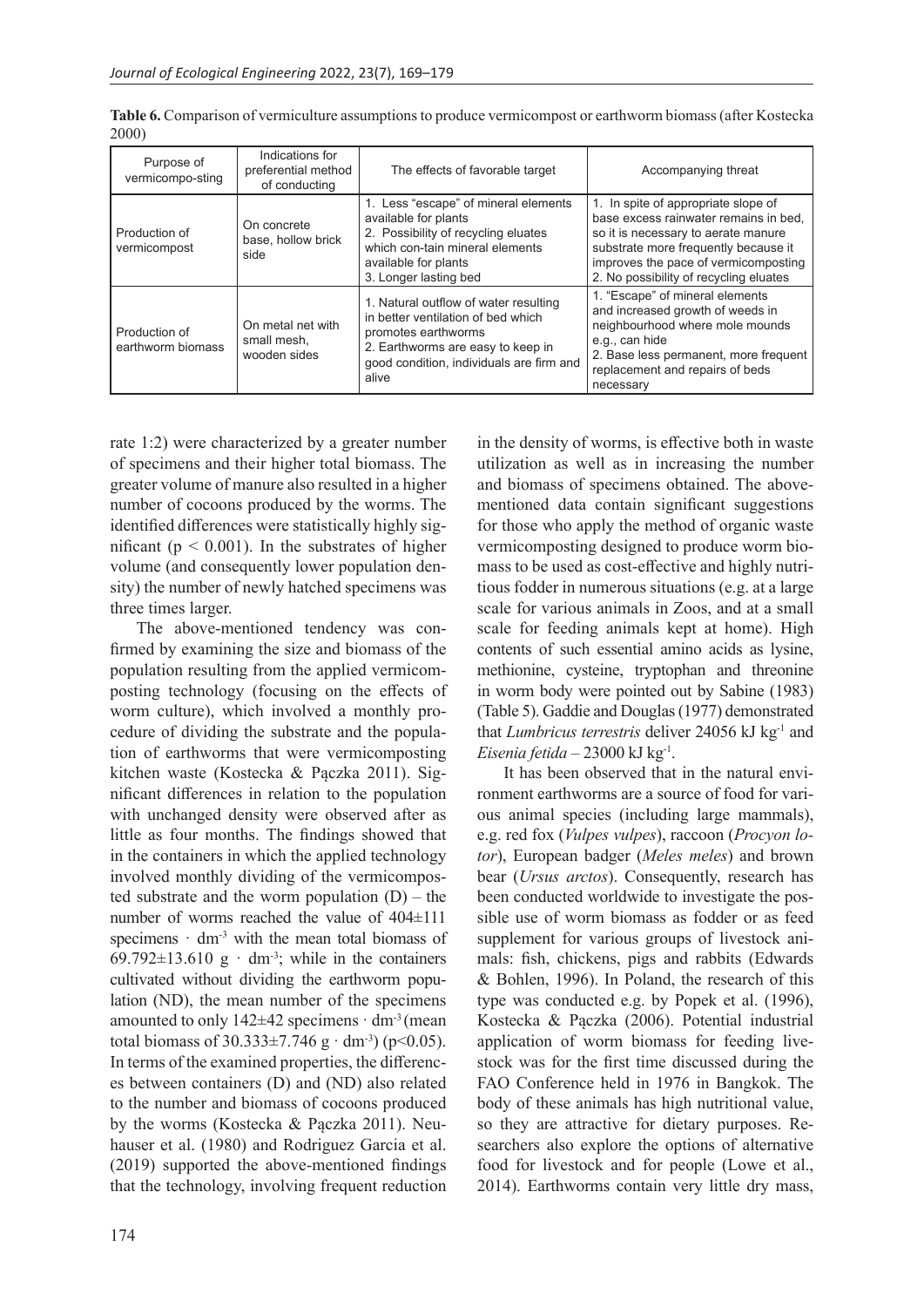so they are classified as succulent fodder. Borowiec *et al.* (2001) reported dry mass at the level of 18.25% in the *E. fetida* fed on cattle manure. The present study also focused on this species, but the culture was based on organic kitchen waste (leftovers such as pasta, bread, apple and potato peels, mixed with cellulose). In this case, the identified dry mass amounted to 17.79±0.48%. Because of the high protein contents (Table 3), worm meal is classified among high-protein feeds and is comparable to fishmeal or meat and bone meal (Table 4).

The present study, conducted with the use of kitchen waste, showed that the bodies of *E. fetida* contained 61.3±2.l% of total protein in fresh matter. The body of earthworms (*E. fetida*) is considered an integral feed product and has high crude protein content (60 to 70% dry weight) (Rezaeipour et al.*,* 2014; Ncobela & Chimonyo, 2015). It can supplement the current deficiency of essential amino acids in many plant feeds commonly used in livestock diets (such as lysine, threonine, arginine and valine). In addition, the presence of biologically important fatty acids such as octadecanoic acid (C18: 0), linoleic acid (C18: 2) and linolenic acid (C18: 3) was detected in the body of earthworms (Tiroesele & Moreki, 2012; Gunya et al., 2016). Other nutrients, such as copper, iron, manganese, zinc and phosphorus have also been found in significant amounts (Gunya et al., 2016). Koreleski et al. (1994) and Borowiec et al. (2001) reported similar protein contents in this worm species (ranging from 596 to  $610 \text{ g}$  kg<sup>-1</sup>s.m). As mentioned before, the value of worm protein is a result of the beneficial composition of amino acids. The ratio of essential amino acids, such as lysine, methionine, cysteine and phenylalanine, is of particular importance in determining the nutritional doses for animals. For example in the case of fattening pigs, the dietary requirement for such essential amino acid as lysine, depending on the stage of the fattening process, ranges from  $0.66$  g·kg<sup>-1</sup> to  $0.77$ g·kg<sup>-1</sup> of fodder dry matter (Jamróz & Podkański, 2004).

The worm body also contains a wealth of mineral salts and vitamins (particularly A, B and D), 100 g of worm biomass comprises approx. 0.25 mg of vitamin  $B_1$ , and 2.3 mg of vitamin  $B_2^{\text{}}$  (Kangmin, 2005). The high content of lysine in the body of *E. fetida* suggests its usefulness as a dietary supplement for the animals feeding on grains. It can also be used as food in pisciculture (Kangmin, 2005). Fish, unlike other animals (poultry and pigs), have good ability to digest and assimilate protein. This leads to high costs of production,

because the fodder designed for fish must contain at the least 55% of proteins, while for chicken 25% of this component is sufficient. The protein level in fodder promoting maximum growth depends on the specimens' weight, age, and fish species as well as temperature of water. The factors significantly impacting the dietary requirement for proteins include the species-specific rate of growth: the higher it is, the greater the requirement for proteins. Like in other animals, some amino acids, known as essential amino acids, are not produced by fish. Research has shown that the growth of fish is most frequently limited by such amino acids as methionine, lysine and tryptophan. Adequate dietary supplement improves nutritional results. Popek et al. (1996) explored the effects of using the *E. fetida* worms in feeding goldfish (*Carassius auratus*) and demonstrated that by supplementing the fodder with worm biomass at a rate of 10%, it was possible to significantly speed up the growth of fish, in comparison to a control group. Upon conclusion, the experimental specimens were nearly twice as heavy as the fish receiving standard fodder. He also showed that the goldfish whose food included worms, tended to mature earlier and had heavier gonads.

Findings of the studies conducted by Kostecka & Pączka (2006) provide the evidence for beneficial influence of worm biomass on reproduction of aquarium fish. It was shown that female guppy (*Poecilia reticulata*) fed with earthworms produced offspring in three larger broods, while the fish receiving standard food produced two smaller broods. Perez-Corria et al. (2019) experimented with feed for animals based on the biomass of the *E. fetida* earthworms obtained by culturing them using bovine manure. To evaluate the chemical composition of the earthworm (EW) as animal feed ingredients, they co-dried them with vegetable meals (VM). The blends were mixed with wheat bran (WB), rice powder (RP), corn meal (CM) and soy cake meal (SCM) in proportions of 85:15; 75:25 and 65:35. The dry matter (DM), crude protein (CP), crude fat (CFA), crude fiber (CF), ashes and nitrogen-free extract (NFE) of the ingredients and final mixtures were determined. All the mixtures resulted with a high content of DM ( $\geq$ 90.00%). No significant differences among the proportions were revealed  $(p>0.05)$ . In addition, the higher inclusion of the earthworm in the proportions (85:15) increased ( $p<0.05$ ) the CP (54.70%), CFA (7.28%), and ashes (10.20%), mainly when mixed with SCM, CM, and RP,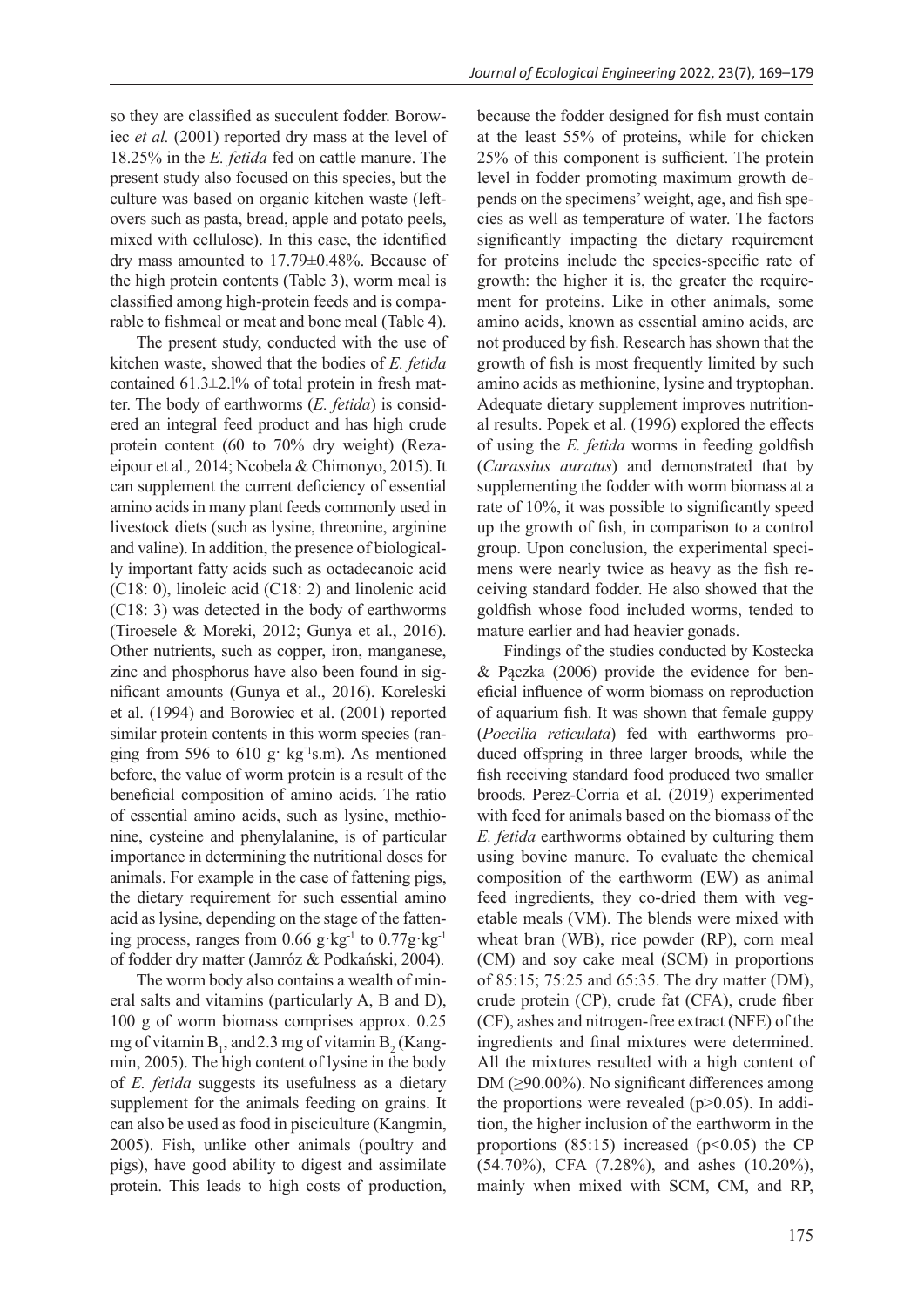respectively. However, the use of vegetable meals proportionally increased the CF (7.31%), and NFE (52.62%), mainly with the proportion of 65:35 and with RP and CM, respectively  $(p<0.05)$ , the results showed that the vegetable meals (WB, RP, CM, and SCM) are useful to codry the earthworm to be used for animal feed. It was concluded that the most appropriate proportion (VM:EW) will depend on the animal species, productive stage and market requirement.

The body of earthworms may also be an unconventional source of food for people. According to Paoletti et al. (2000), mean consumption of the *Andiorrhinus kuru* earthworms*,* for instance, among Indians of Venezuela amounts to 1.7–2 kg per person. The diet enriched with these annelids is beneficial for people, because they contain plenty of proteins, calcium, iron and selenium (the diet is also suitable for children and pregnant women, as it prevents iron deficiency). The fatty acids occurring in the body of these annelids include particularly high content of arachidonic acid (Paoletti et al., 2003). More common consumption of earthworms is prevented, among others, by cultural barriers, even though, according to Raloff (2008) people from approx. 113 countries (e.g. in Asia, Africa, Latin America, New Zealand and North America as well as Australian Aborigines) regularly consume equally unconventional insects. It seems that the food obtained from invertebrates may be a dietary perspective in the context of sustainable development of the world. The varied nutritional contents of biomass of earthworms, depending on the culture substrate, suggest it is necessary to continue monitoring of their chemical composition. This may hinder the possible use of such material as animal fodder because chemical assays are costly and timeconsuming. Important problems connected with applying worm biomass in animal fodder include parasitology-related control measures designed to ensure safe application of such feedstuff (raw or processed) as nutrition for animals.

Moreover, worms are an important source of nutrition because of their high energy value. Borowiec et al. (2001) reported very high content of raw fat, 19.2% of fresh matter, in the *E. fetida* raised in cattle manure. In the case of the *E. fetida* vermiculture based on kitchen waste, the analyses showed significantly lower contents of this component (1.6±0.1% of fresh matter). Furthermore, the dietary value of fodder also depends on fatty acids, the deficiencies of which lead to numerous disorders in animals (cardiovascular diseases, impaired immunity, skin cancer) (Bartnikowska & Kulasek, 1994). Fatty acids, saturated and unsaturated, regulate activity of enzyme responsible for cholesterol synthesis. The present findings show that the body of earthworms contains mainly longchain fatty acids. These cannot be synthesized by non-ruminant mammals; therefore, according to Bartnikowska & Kulasek (1994) earthworms may be a valuable dietary supplement for such animals.

## **Prospects for the consumption of invertebrates**

Hunger still threatens millions of people around the world. The number of people starving has been growing. In 2020, between 720 and 811 million people faced it. This makes ending hunger by 2030 very difficult to achieve (The State of Food, 2021) and there is no single good solution. These problems require global and interdisciplinary approach. Owing to the Novel food regulation of the European Union, insects for instance are known in Europe as a nutritious and ecological food source, and supermarkets or online-traders offer a small selection of products such as protein bars or insect pasta. Over 2,100 species of edible insects are consumed, mostly beetles, hymenoptera (bees, wasps, and ants), grasshoppers and butterflies. The value of insects as food source lies in their protein content, which is as high as in conventional meat products, including all essential amino acids, in addition to various micronutrients and vitamins. Their production also comes along with environmental advantages, as it has high food conversion rates, needs little space and water, and emits comparatively low levels of  $CO_2$  – especially in the places where the temperatures meet their natural habitats of a warm climate. One approach to benefit from edible insects while avoiding the disadvantages of wild harvesting is to encourage rearing them (*Nischalke & Forneck, 2020).* Humans have been eating insects for millennia and, even today, the practice remains far more widespread than is generally believed. Although modern society has largely shunned insects from the dinner table, entomophagy – the practice of eating insects – is receiving renewed attention from nutritionists, food security experts, environmentalists and rural development specialists. On the basis of contributions from some of the world's leading experts on entomophagy, Durst et al. (2010), highlighted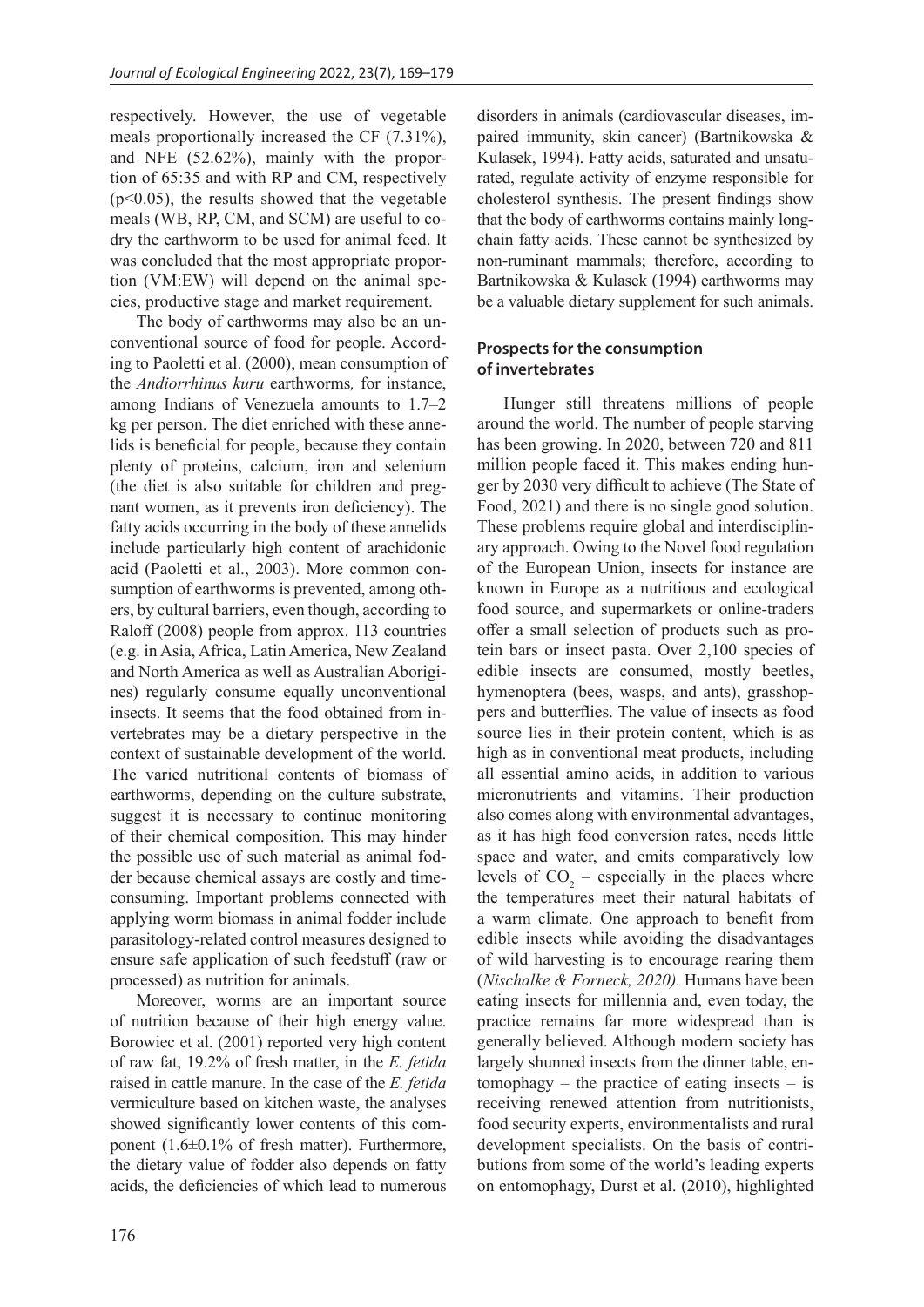the potential of edible forest insects as a current and future food source, documented their contribution to rural livelihoods as well as highlighted important linkages between edible forest insects and forest management.

Are similar food applications of earthworm biomass possible? The consumption of earthworm biomass is known similarly. According to Gaddie & Douglas (1977), there are recipes for meals using earthworms in the USA. In the book of these authors, the reader is able to find the descriptions of cooking with earthworm biomass. In the national earthworm recipe contest sponsored by North American Bait Farm and judged by faculty of Nutrition Department of the School of Agriculture at California State Polytechnic University at Pomona, the judges rated each recipe for economy of ingredients, ease of preparation, as well as potential eye and taste appeal; for instance, the "applesauce surprise cake", "earthworm patties supreme", "earthworm omelette", "curried ver de terre and pea souffle" recipes have won. Taking into account the presented results of own and other authors' research (table 3 and 4) over chemical composition of the body of worms cultivated in good quality sorted kitchen waste, as well as endo- and exogenous essential amino acids and the profile of fatty acids of their biomass, the advantages and disadvantages of using earthworms as a food for humans can be considered. As it is important for creating the conditions of sustainable development, the considerations will concern the social, economic and natural plane.

On a social scale, the fact that humans will be able to use a relatively inexpensive solution to malnutrition can be mentioned among the advantages. Earthworm biomass can be alternative source of food, rich of proteins, fat (and thus, energy), vitamins and minerals. It will also be an occasion for the employment growth (supplementary workplaces in the vermicomposting business). Most of the disadvantages of eating earthworms are the results of prejudice and stereotypes, such as phobia of eating invertebrates in western societies (Kostecka et al., 2017). Economical advantages are also connected with the fact that earthworm biomass is a relatively inexpensive solution which will be able to provide food at low price, and increase profits for a lot of people growing a new buisness **(**supplementary workplaces, e.g. restaurants or breeding farms). Disadvantages may be related to the politically and artificialy picking up prices of this food (as it

can be treated e.g. as new original trend in Western civilization). The most important advantages of using biomass of these invertebrates can be found on an ecological scale (which of course is very much connected with social and economical scales). This mini-livestock is now emerging in animal husbrandry as an ecologically sound concept, and a more environmentally friendly alternative to traditional animal livestocking. It needs a smaller breeding area and gives food protein from the perspective of lower  $CO_2$  and NH<sub>3</sub> emissions. Importantly, breeding earthworm biomass will neutralize some of organic waste, and produce vermicompost, the fertilizer so needed to improve soil properties. As disadvantages, some imbalance in the ecosystem may be considered. Industrial agriculture systems of cultivation use large amounts of labour and capital relative to land area. Large amounts of labour and capital are necessary for the application of fertilizer, insecticides, fungicides, and herbicides to grow crops, and capital is particularly important to the acquisition and maintenance of high-efficiency machinery for planting, cultivating, and harvesting, as well as irrigation equipment where it is required. It has a great impact on the landscape (depending on the perspectives of the argument: for or against)

According to research, part of the culture of earthworms could be spent on food for places such as zoos. In the future, however, the current researchers would like to enter the western market with process food produced from earthworms for humans.

#### **CONCLUSIONS**

Currently, researchers focus on various aspects of environmental stress resulting from inadequate management of waste (including organic waste) and intensive systems of livestock production. Vermicomposting is not only an option which may be applied to neutralize organic waste (the method is used to transform this type of waste into a fertilizer, i.e. vermicompost), but it also enables production of highly nutritious worm biomass (animal fodder and possibly also food for people). Identifying the conditions for effective production of biomass of these invertebrates and its chemical composition is important in terms of economy and organization as well as in line with sustainable development.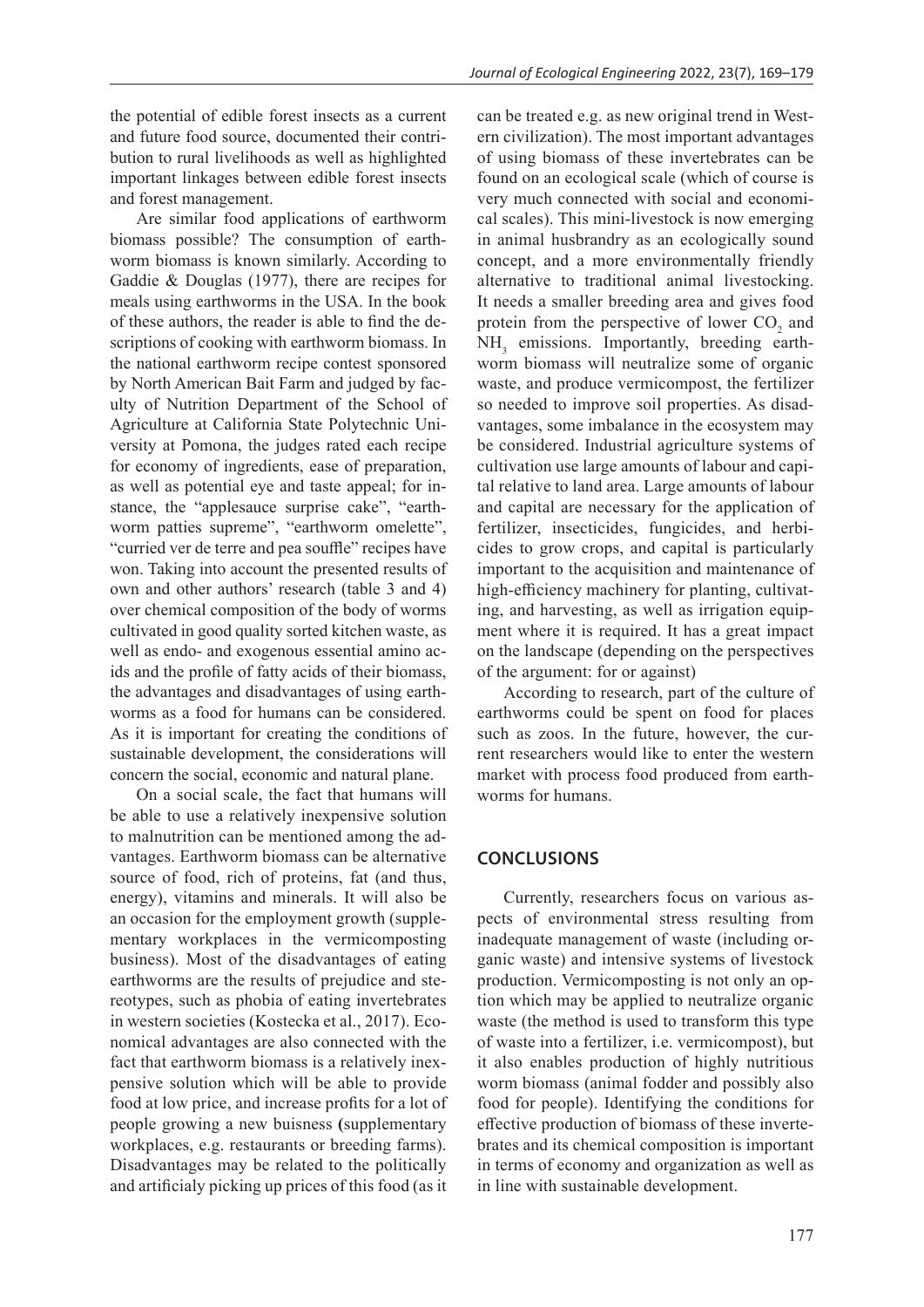#### **REFERENCES**

- 1. About Food Waste. https://ec.europa.eu/food/safety/ food-waste\_pl
- 2. Bartnikowska, E., Kulasek, G. 1994. Znaczenie nienasyconych kwasów tłuszczowych w żywieniu człowieka i zwierząt. (cz. II). Niedobory i dietetyczne leczenie niedoborów. Magazyn Weterynaryjny, 4, 34–38.
- 3. Borowiec, F., Rościszewska, M., Popek, W., Łapiński, S. 2001. Skład chemiczny *Eisenia fetida* (Sav.) Roczniki Naukowe Zootechniki Suplement, 12, 357–363.
- 4. Dominguez, J., Edwards, C.A. 2004. Vermicomposting organic wastes: A review. In Soil Zoology for Sustain Development in the 21st Century. S.H. Shakir Hanna and W.Z.A. Mikhall (eds). Cairo, 369–395.
- 5. Durst, P.B., Johnson, D.V., Leslie, R.N., Shono, K. 2010. Edible forest insects: Humans bite back.
- 6. Edwards, C.A., Bohlen, P.J. 1996. Biology and Ecology of Earthworms. Chapman & Hall. London, 426.
- 7. Gaddie, R., Douglas, D. 1977. Earthworm for ecology and profit. Bookworm Publ. Comp. Ontario. California.
- 8. Garg, P., Gupta, A., Satya, S. 2006. Vermicomposting of different types of waste using *Eisenia foetida*: a comparative study. Bioresource Technology, 97(3), 391– 395. https:.//doi.org 10.1016/j.biortech.2005.03.009
- 9. Garczyńska, M., Pączka, G., Podolak, A., Mazur- -Pączka, A., Szura, R., Butt, K.R., Kostecka, J. 2020. Effects of Owinema biopreparation on vermicomposting in earthworm ecological boxes. Applied Sciences, 10, 456. https://doi.org//10.3390/ app10020456
- 10. Gerbenes-Leenes, P.W., Mekonnen, M.M., Hoekstra, A.Y. 2013. The water footprint of poultry, pork and beef: A comparative study in different countries and productions systems. Water Resources and Industry,  $(1-2)$ ,  $25-36$
- 11. Gunya, B., Masika, P.J., Hugo, A., Muchenje, V. 2016. Nutrient composition and fatty acid profiles of oven-dried and freeze-dried earthworm *Eisenia foetida*. Journal of Food and Nutrition Research, 4(6), 343–348. https://doi.org/10.12691/jfnr-4-6-1.
- 12.Jamróz, D., Podkański, A. 2004. Żywienie zwierząt i paszoznastwo. PWN, Warszawa, 278–279.
- 13. Kamiński, J., Borowiec, F., Furgał, K., Barteczko, J., Kowalski, Z., Pisulewski, P., Lehman, B. 1995. Ćwiczenia z żywienia. Wyd. AR Kraków.
- 14. Kangmin, L. 2005. Vermiculture in circular economy. Chinese Academy of Fishery. Sciences Freshwater Resereach Center Asian PacificRegional Research and Training Center for integrated Fish Farming.
- 15. Koreleski, J., Ryś, R., Kubicz, M., Górska-Matusiak, Z., Gawlik, Z. 1994. Wartość pokarmowa

mączki z dżdżownicy kalifornijskiej w zależności od rodzaju podłoża i temperatury suszenia. Roczniki Naukowe Zootechniki, 21(1–2), 205–214.

- 16. Kostecka, J. 2000. Badania nad wermikompostowaniem odpadów organicznych. Zeszyty Naukowe AR w Krakowie. Seria Rozprawy, 268, 1–88.
- 17. Kostecka, J., Garczyńska, M., Pączka, G. 2018. Food waste in the organic recycling system and a sustainable development. Problems of Sustainable Development, 13(2), 157–164.
- 18. Kostecka, J., Konieczna, K., Cunha, L.M. 2017. Evaluation of insect-based food accceptance by representatives of Polish consumers in the context of natural resources processing retardation. Journal of Ecological Engineering, 18(2), 166–174. https:// doi.org: 10.12911/22998993/68301
- 19. Kostecka, J., Pączka, G. 2006. Possible use of earthworm *Eisenia fetida* (Sav.) biomass for breeding aquarium fish. European Journal of Soil Biology, 42, 231–233.
- 20. Kostecka, J., Pączka, G. 2011. Kitchen wastes as a source of nitrogen and other macroelements according to technology of vermiculture. Ecological Chemistry and Engineering, A, 18(12), 1683–1689.
- 21. Lowe, Ch.N., Butt, K.R., Sherman, R.L. 2014. Current and Potential Benefits of Mass Earthworm Culture. In: Mass Production of Beneficial Organisms. Invertebrates and Entomopathogens. [Eds.] Morales-Ramos J., Rojas G., Shapiro-Ilan D.I. Academic Press of Elsevier, 683–709.
- 22. Ncobela, C.N., Chimonyo, M. 2015. Potential of using non-conventional animal protein sources for Sustainable intensification of scavenging village chickens: A Review. Animal Feed Science and Technology, 208, 1–11. https://doi.org/10.1016/j. anifeedsci.2015.07.005
- 23. Neuhauser, E.F, Hartenstein, R., Kaplan, D.L. 1980. Growth of the earthworm *Eisenia foetida* in relation to population density and food rationing. Oikos, 35, 93–98.
- 24. Nischalke, S., Forneck, S. 2020*.* Insects on the Plates! http://www.developmentresearch.eu/?p=769
- 25. Paoletti, M.G., Dufour, D.L., Cerda, H., Torres, F., Pizzoferrato, L., Pimental, D. 2000. The importance of leaf and litter feeding invertebrates as sources of animal protein for the Amazonian Amerindians. Proceedings of the Royal Society of London, Series B: Biological Sciences, 267(1459), 2247–2252.
- 26. Paoletti, M.G., Buscardo, E., VanderJagt, D.J., Pastuszyn, A., Pizzoferrato, L., Huang, Y.S., Chuang, L.T., Millson, M., Cerda, H., Torres, F., Glew, R.H. 2003. Nutrient content of earthworms consumed by Ye'Kuana Amerindians of the Alto Orinoco of Venezuela. Proceedings of the Royal Society of London, Series B: Biological Sciences, 270(152), 249–257.